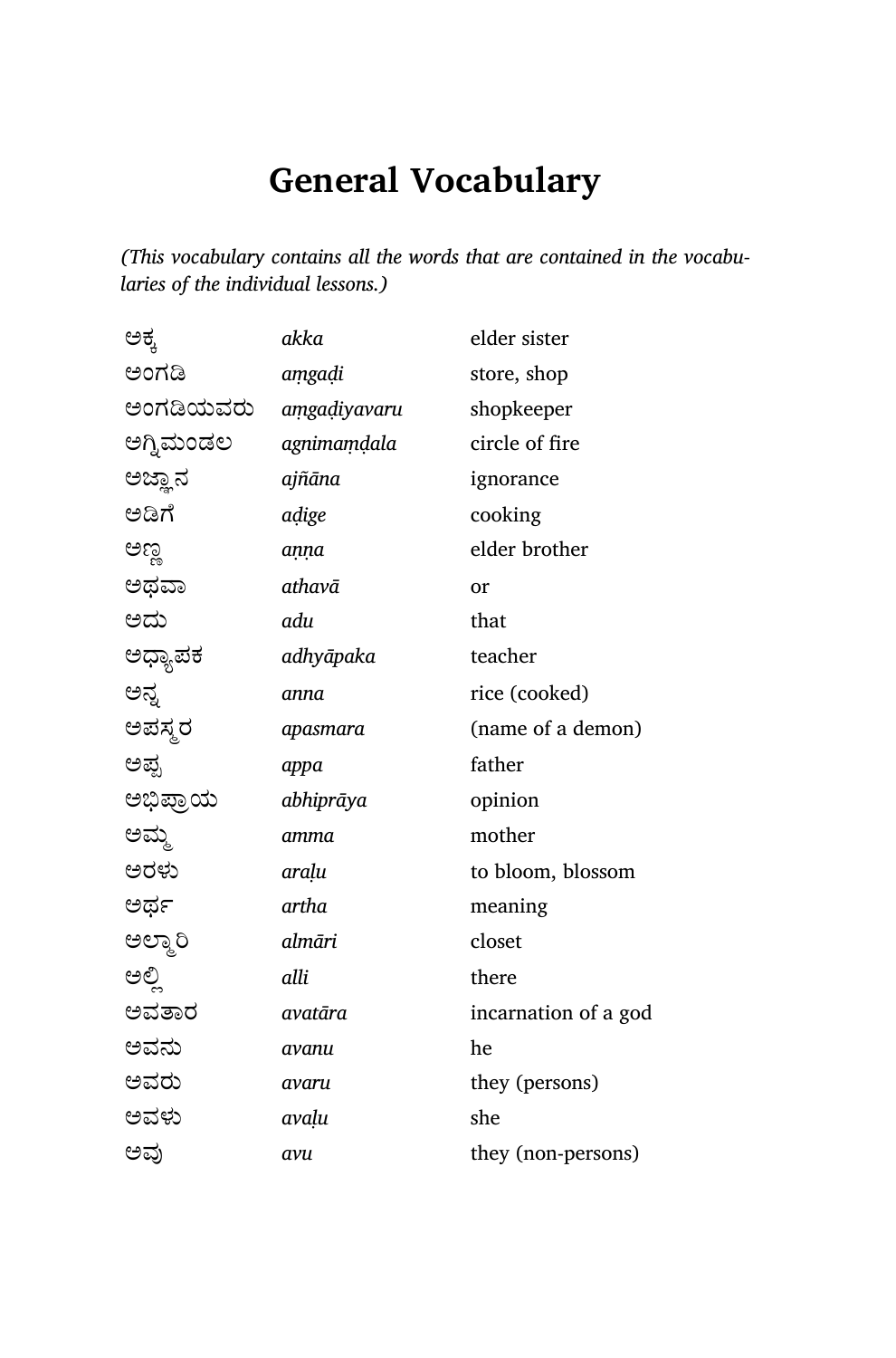| ಅಷ್ಟು    | așțu     | that much               |
|----------|----------|-------------------------|
| ಅಸಹ್ಯ    | asahya   | intolerable, disgusting |
| ಆಕಾಶ     | ākāśa    | sky                     |
| ಆಗ       | āga      | then, that time         |
| ಆಗು      | āgu      | to become, occur        |
| ಆಡು      | ādu      | to play                 |
| ಆದರೆ     | ādare    | but                     |
| ಆಫಿಸು    | āphisu   | office                  |
| ಆಯಿತು    | āyitu    | all right, okay         |
| ಆರೋಗ್ಯ   | ārōgya   | health                  |
| ಆಸೆ      | āse      | desire, wish            |
| ಇಡಿಯ     | idiya    | entire                  |
| ಇಡು      | idu      | to place, put           |
| ಇತ್ಯಾದಿ  | ityādi   | etc.                    |
| ಇದು      | idu      | this                    |
| ಇದೆ      | ide      | it is, it exists        |
| ಇನ್ನೊಂದು | innomdu  | another                 |
| ಇಲಿ      | ili      | mouse, rat              |
| ಇಲ್ಲಿ    | illi     | here                    |
| ಇವತ್ತು   | ivattu   | today                   |
| ಇವರ      | ivara    | his / her (honorific)   |
| ಇವರು     | ivaru    | he / she (honorific)    |
| ಇಷ್ಟ     | ista     | liked, appreciated      |
| ುಕಿ      | ili      | to descend, go down     |
| ಈಗ       | īga      | now                     |
| ಈಗಲೂ     | īgalū    | also now                |
| ಉಂಟಾಗು   | umtāgu   | to arise, originate     |
| ಉಂಟುಮಾಡು | uṃṭumāḍu | to create               |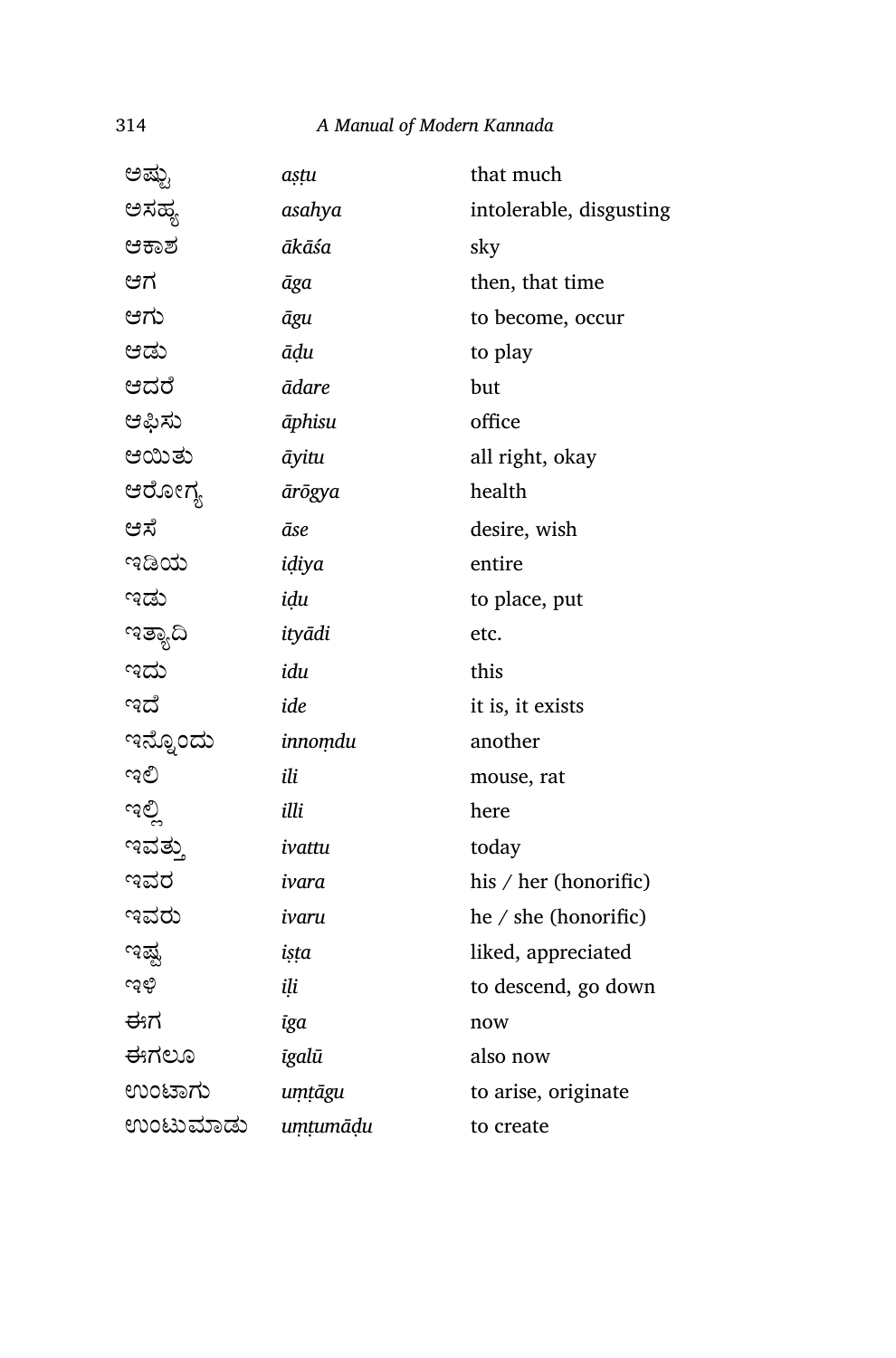| ಉತ್ತರ   | uttara   | north                                         |
|---------|----------|-----------------------------------------------|
| ಉಪಯುಕ್ತ | upayukta | useful                                        |
| ಉಳಿ     | uļi      | to remain                                     |
| ಊಟ      | ūța      | (cooked) meal                                 |
| ಊರು     | ūru      | place, village, town, 'native<br>place', city |
| ಎಂದರೆ   | emdare   | i.e., that is to say                          |
| ಎರಡು    | eradu    | two                                           |
| ಎಲೆ     | ele      | leaf                                          |
| ಎಲ್ಲಿ   | elli     | where?                                        |
| ಎಲ್ಲಿಂದ | ellimda  | from where?                                   |
| ಏಕೆ     | ēke      | why?                                          |
| ಏಕೆಂದರೆ | ēkemdare | because                                       |
| ಏನು     | ēпи      | what?                                         |
| ಐದು     | aidu     | five                                          |
| ಒಡತಿ    | odati    | mistress, owner                               |
| ಒಂದು    | omdu     | one                                           |
| ಒಮ್ಮೆ   | omme     | once                                          |
| ಒರಟು    | orațu    | coarseness                                    |
| ಓಡು     | ōḍu      | to run                                        |
| ಓದು     | ōdu      | to read                                       |
| ಔಷಧಿ    | auşadhi  | medicine                                      |
| ಕಟ್ಟಡ   | kaṭṭaḍa  | building                                      |
| ಕಟ್ಟೆ   | kaṭṭe    | mount                                         |
| ಕಡೆ     | kaḍe     | side, direction                               |
| ಕಣ್ಣು   | kaṇṇu    | eye                                           |
| ಕಥೆ     | kathe    | story                                         |
| ಕದಿ     | kadi     | to steal                                      |
| ಕಪ್ಪು   | kappu    | black                                         |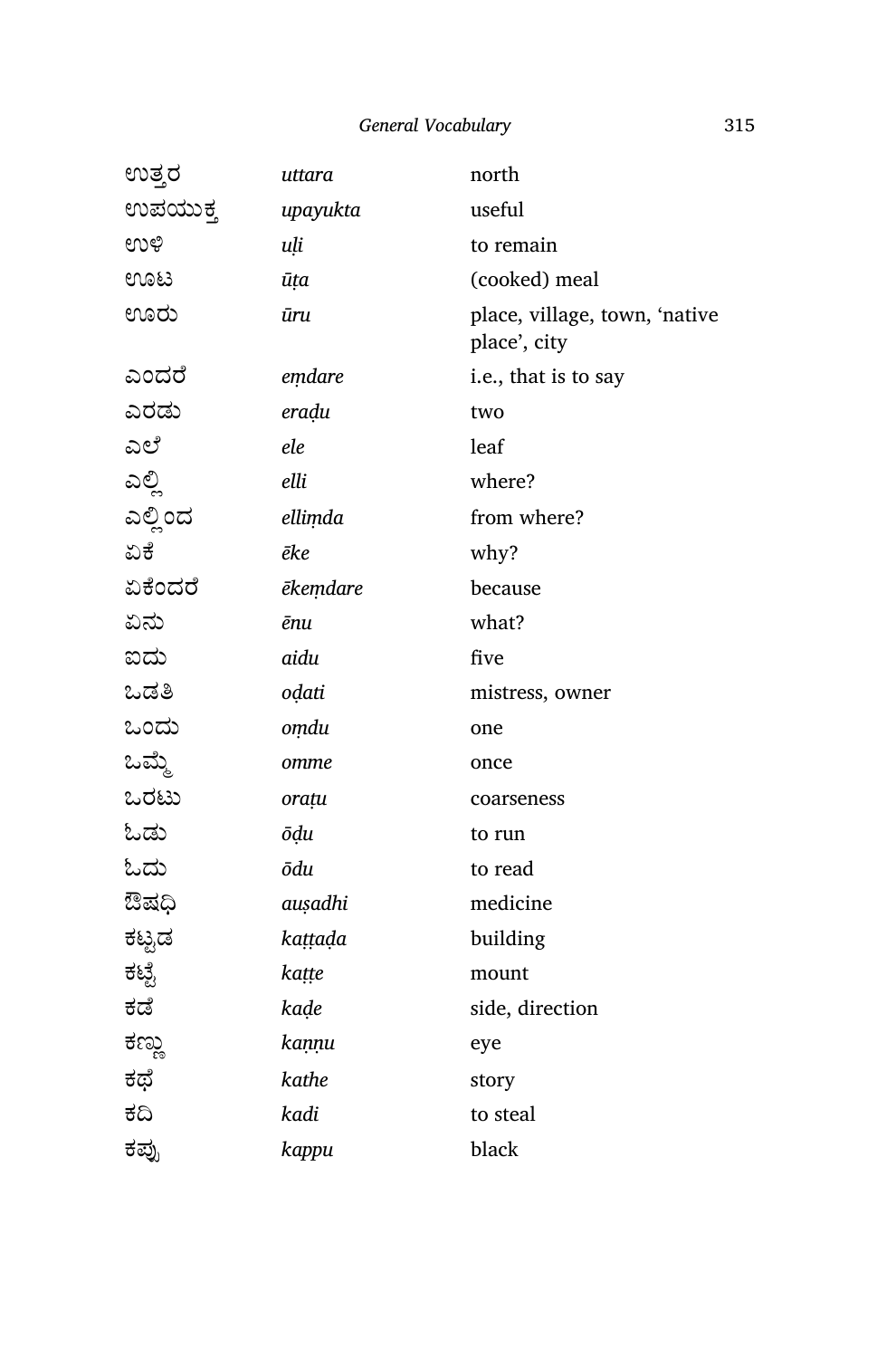| ಕಂಪ್ಯೂಟರು | kampyūțaru | computer                  |
|-----------|------------|---------------------------|
| ಕರೆ       | kare       | to call                   |
| ಕಲಿ       | kali       | to learn                  |
| ಕಷ್ಟ      | kasta      | difficult                 |
| ಕಾಗದ      | kāgada     | paper                     |
| ಕಾಡು      | kāḍu       | forest                    |
| ಕಾಣಿಸು    | kāņisu     | to be seen, appear        |
| ಕಾಪಾಡು    | kāpāḍu     | to protect, guard         |
| ಕಾಪಿ      | kāpi       | coffee                    |
| ಕಾಫಿ      | kāphi      | coffee                    |
| ಕಾರಣ      | kāraṇa     | cause, reason             |
| ಕಾರು      | kāru       | car                       |
| ಕಾಲು      | kālu       | leg, foot                 |
| ಕಿಟಕಿ     | kițaki     | window                    |
| ಕಿವಿ      | kivi       | ear                       |
| ಕುಟುಂಬ    | kutumba    | family                    |
| ಕುರಿ      | kuri       | sheep                     |
| ಕುರ್ಚಿ    | kurci      | chair                     |
| ಕೂಸು      | kūsu       | baby                      |
| ಕೆಟ್ಟ     | keṭṭa      | bad                       |
| ಕೆರೆ      | kere       | tank, water reservoir     |
| ಕೆಲವು     | kelavu     | some                      |
| ಕೆಲವೊಮ್ಮೆ | kelavomme  | sometimes                 |
| ಕೆಲಸ      | kelasa     | work                      |
| ಕೇಳು      | kēļu       | to ask, to hear           |
| ಕ್ಕೆ      | kai        | hand, arm                 |
| ಕೈಯಲ್ಲಿ   | kaiyalli   | 'in the hand', with, near |
| ಕೊಡು      | kodu       | to give                   |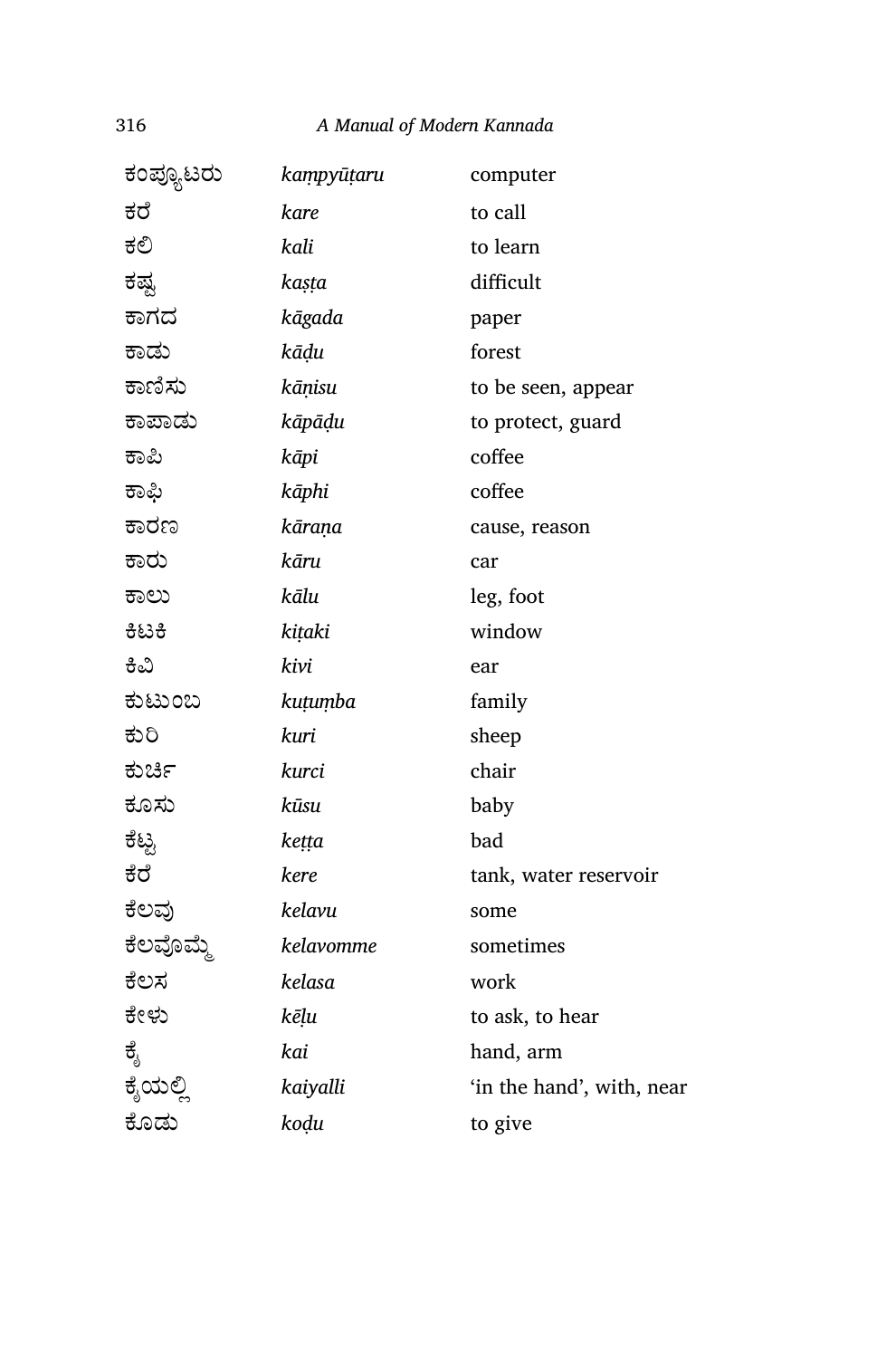| ಕೊರತೆ     | korate                                  | defect, shortcoming          |
|-----------|-----------------------------------------|------------------------------|
| ಕೊಳ್ಳು    | koļļu                                   | to buy                       |
| ಕೋಣೆ      | kōņe                                    | room, chamber                |
| ಕೋಪ       | kōpa                                    | anger                        |
| ಕೋಲು      | kōlu                                    | stick                        |
| ಕ್ತೂರ     | krūra                                   | cruel                        |
| ಕ್ತಿಷ್ಟ   | klista                                  | complicated                  |
|           | ಕ್ಷಮಿಸಿ / ಕ್ಷಮಿಸಿರಿ kṣamisi / kṣamisiri | excuse me, sorry             |
| ಕ್ಷಮೆ     | ksame                                   | forgiveness                  |
| ಕ್ಷೇತ್ರ   | kṣētra                                  | place of pilgrimage          |
| ಖುಶಿ      | khuśi                                   | joy                          |
| ಗಂಗಾಧರ    | gamgādhara                              | 'bearer of the Ganges', Siva |
| ಗಂಡ       | gamda                                   | husband                      |
| ಗಂಡಸು     | gamdasu                                 | man                          |
| ಗಡಿ       | gadi                                    | border                       |
| ಗಡಿಪ್ರದೇಶ | gadipradēśa                             | border area                  |
| ಗದ್ದಲ     | gaddala                                 | noise                        |
| ಗಿಡ       | gida                                    | plant                        |
| ಗಿಲಾಸು    | gilāsu                                  | glass                        |
| ಗುರಿ      | guri                                    | goal                         |
| ಗುರು      | guru                                    | teacher                      |
| ಗುರುತು    | gurutu                                  | mark, characteristic         |
| ಗುರುವಾರ   | guruvāra                                | Thursday                     |
| ಗೊತ್ತು    | gottu                                   | knowledge                    |
| ಗೋಡೆ      | gōḍe                                    | wall                         |
| ಗೋವ       | gōva                                    | Goa                          |
| ಗ್ರಂಥ     | gramtha                                 | book, volume                 |
| ಗ್ರಂಥಪಾಲಕ | gramthapālaka                           | librarian                    |
| ಗ್ರಂಥಾಲಯ  | gramthālaya                             | library                      |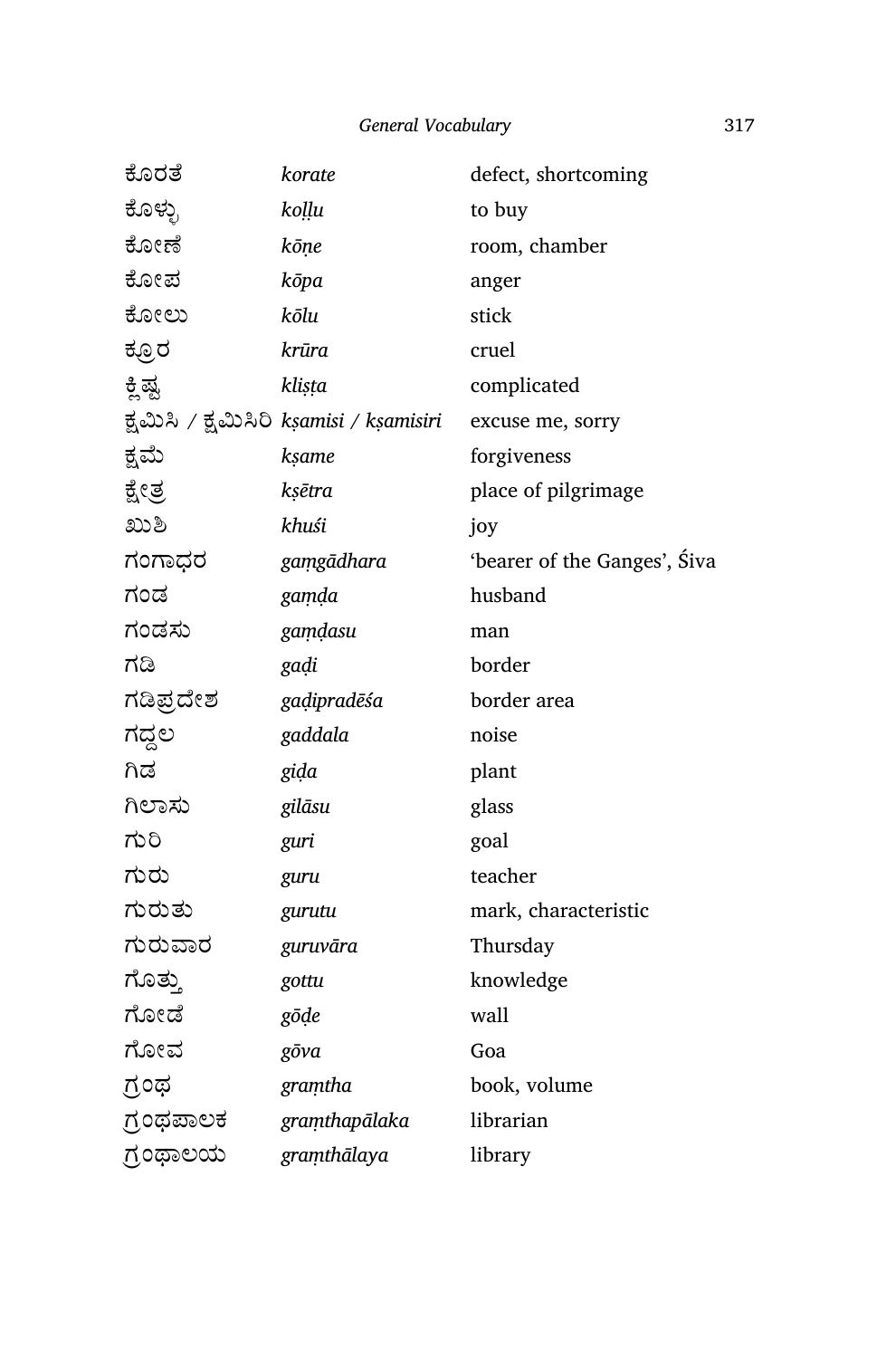| ಚಕ್ರವರ್ತಿ  | cakravarti    | emperor                                  |
|------------|---------------|------------------------------------------|
| ಚಂದ್ರಶೇಖರ  | camdraśēkhara | 'who has the moon on his<br>crest', Śiva |
| ಚಮಚ        | camaca        | spoon                                    |
| ಚಹಾ        | cahā          | tea                                      |
| ಚಳಿ        | cali          | cold                                     |
| ಚಾಕು       | cāku          | knife                                    |
| ಚಾಪೆ       | cāpe          | mat                                      |
| ಚಾವಿ       | cāvi          | key                                      |
| ಚಿಕ್ಕ      | cikka         | small                                    |
| ಚಿಂತಕ      | cimtaka       | thinker                                  |
| ಚಿತ್ರ      | citra         | picture                                  |
| ಚೀಲ        | cīla          | bag, purse                               |
| ಚೆನ್ನಾಗಿ   | cennāgi       | nicely, finely                           |
| ಜಗತ್ತು     | jagattu       | world                                    |
| ಜಾಗ        | jāga          | place, space, spot                       |
| ಜಾಸ್ತಿ     | jāsti         | too much, excessively                    |
| ಜಿಗಿ       | jigi          | to jump                                  |
| ಜೊತೆಗೆ     | jotege        | together with                            |
| ಜೋರು       | jōru          | force, forcefulness                      |
| ಜ್ಞಾನ      | jñāna         | knowledge                                |
| ಟ್ಯಾಕ್ಸಿ   | tyāksi        | taxi                                     |
| ಟ್ಯೂಬುಲೈಟು | tyūbulaitu    | tubelight                                |
| ತಕ್ಷಣ      | takṣaṇa       | immediately                              |
| ತಂಗಿ       | tamgi         | younger sister                           |
| ತಗೊಳ್ಳು    | tagoḷḷu       | to take                                  |
| ತಟ್ಟೆ      | tațțe         | plate                                    |
| ತಂದ್       | tamd-         | past stem of taru                        |
| ತಂದೆ       | tamde         | father                                   |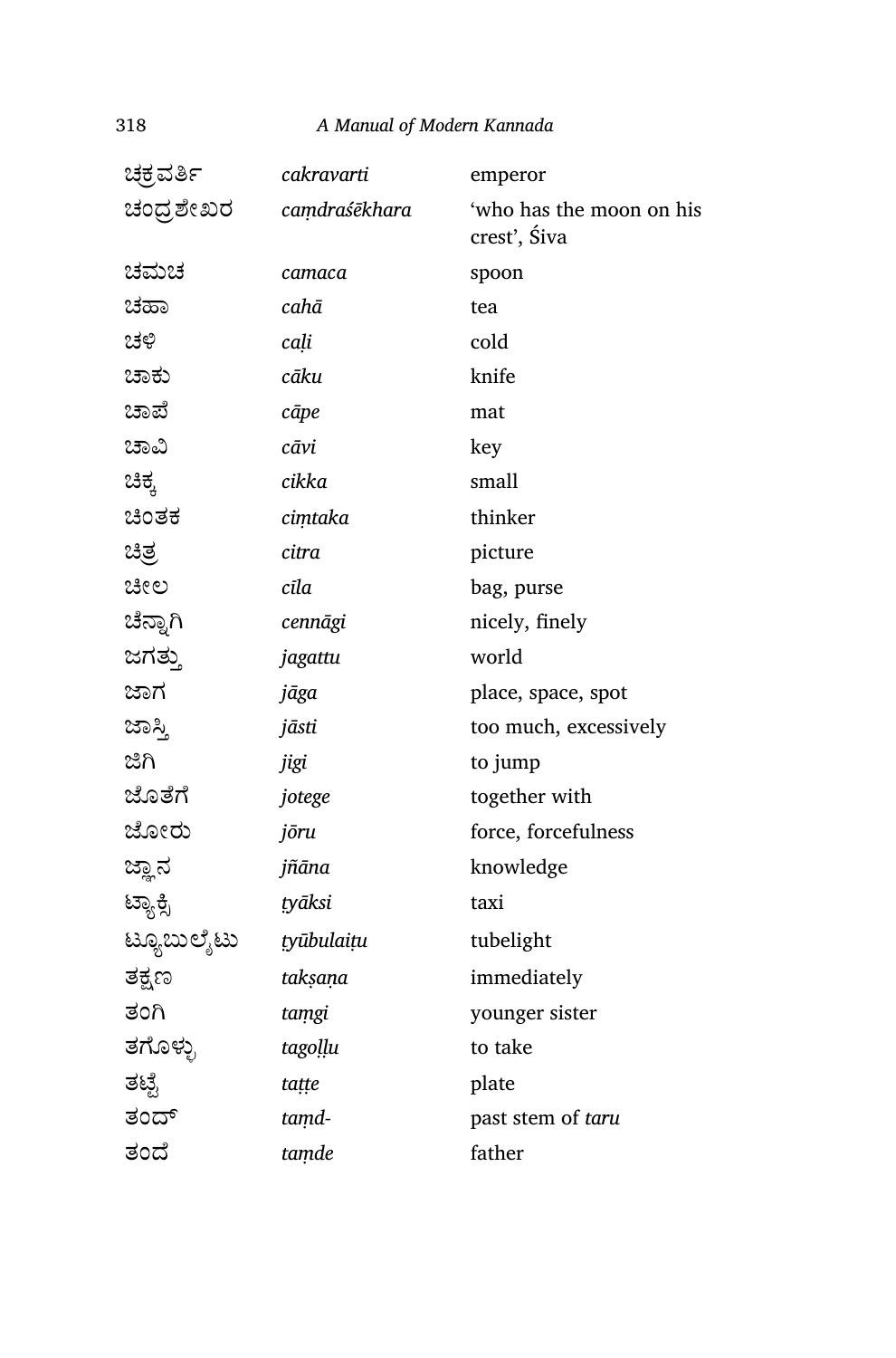| ತಮ್ಮ               | tamma              | younger brother                                            |
|--------------------|--------------------|------------------------------------------------------------|
| ತರು                | taru               | to bring                                                   |
| ತಲೆ                | tale               | head                                                       |
| ತಲೆನೋವು            | talenōvu           | headache                                                   |
| ತಾಂಡವ              | tāmdava            | (name of Siva's dance)                                     |
| ತಿಂಗಳು             | timgaļu            | month                                                      |
| ತಿನ್ನು             | tinnu              | eat                                                        |
| ತೀರ                | tīra               | coast                                                      |
| ತೀರ್ಥಂಕರ           | tīrthaṃkara        | (holiest person in Jainism)                                |
| ತೀಪ್ರ              | tīvra              | severe, intense                                            |
| ತುಂಬ               | tumba              | very, much, many                                           |
| ತುಳಸಿ              | tuļasi             | Indian basil                                               |
| ತೊಡಕು              | todaku             | problem                                                    |
| ತೊಂದರೆ             | tomdare            | trouble                                                    |
| ದಯವಿಟ್ಟು           | dayavițțu          | please                                                     |
| ದರ್ಶನ              | darśana            | seeing, sight, ritual viewing of<br>an object of reverence |
| ದಿವಸಾ              | divasā             | every day                                                  |
| ದೀಪ                | dīpa               | lamp                                                       |
| ದೂರ                | dūra               | distance                                                   |
| ದೇವಸ್ಥಾನ           | dēvasthāna         | temple                                                     |
| ದೇವಿ               | dēvi               | goddess                                                    |
| ದೇಶ                | dēśa               | country, land                                              |
| ದೇಶ<br>-ವಿದೇಶಗಳಿಂದ | dēśa-vidēśagaļimda | from within the country as<br>well as from abroad          |
| ದೊಡ್ಡ              | doḍḍa              | big, large                                                 |
| ನಕ್ಕ್              | nakk-              | (past stem of nagu)                                        |
| ನಗು                | nagu               | to laugh                                                   |
| ನಂಜುಂಡ             | namjumda           | 'who drank poison'                                         |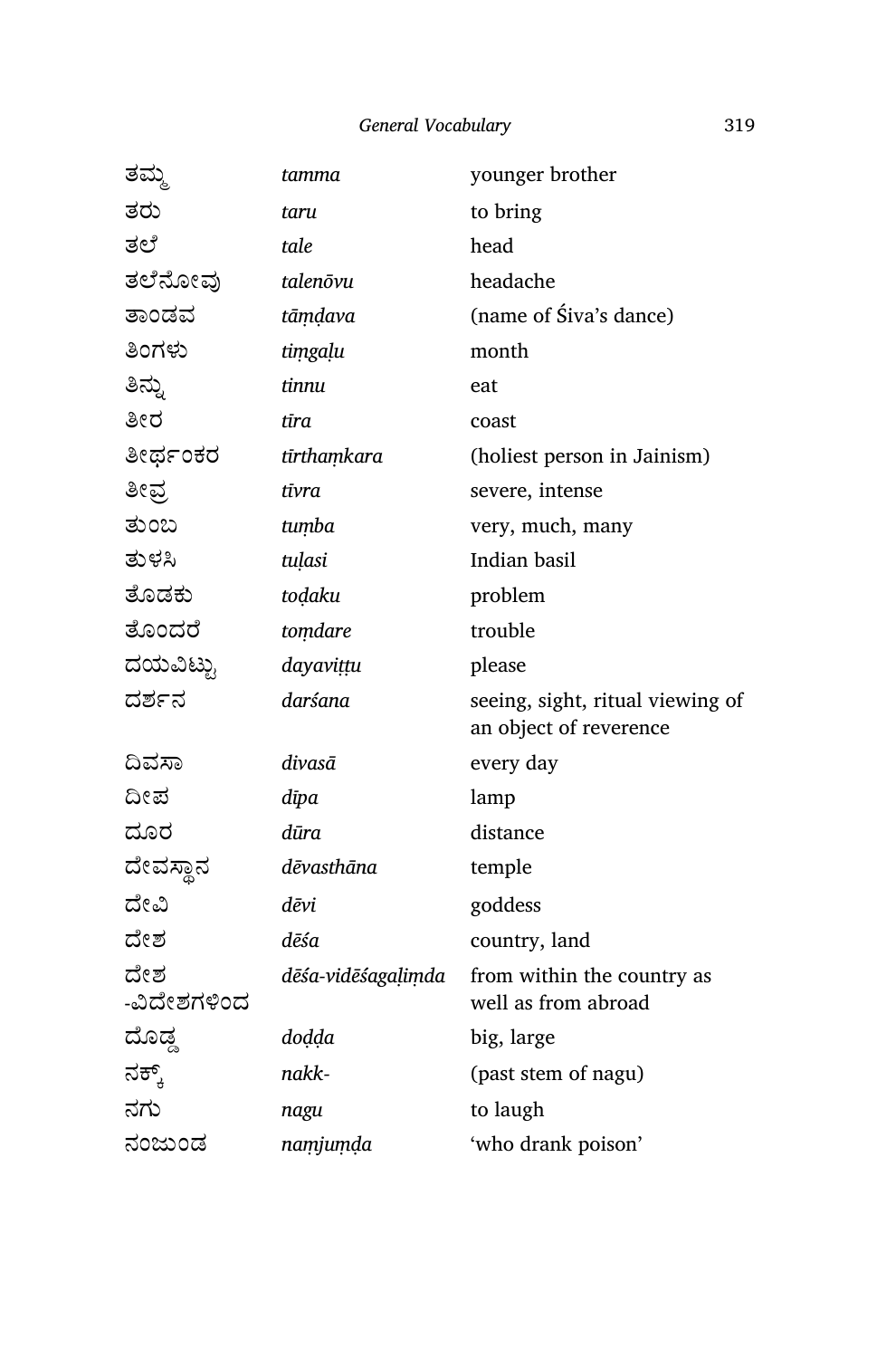| ನಡೆ             | nade          | to walk, to happen                    |
|-----------------|---------------|---------------------------------------|
| ನನ್ನ            | nanna         | my                                    |
| ನಮ್ಮ            | namma         | our                                   |
| ನಾಯಿ            | nāyi          | dog                                   |
| ನಾಲ್ಕು          | nālku         | four                                  |
| ನಾಶ             | nāśa          | destruction, ruin                     |
| ನಾಳೆ            | nāle          | tomorrow                              |
| ನಿಘಂಟು          | nighamtu      | dictionary                            |
| ನಿಜ             | nija          | real, true                            |
| ನಿಜವಾಗಿ         | nijavāgi      | really, truly                         |
| ನಿಂತ್           | nimt-         | (past stem of nillu)                  |
| ನಿದ್ದೆ / ನಿದ್ರೆ | nidde / nidre | sleep                                 |
| ನಿಮ್ಮ           | nimma         | your (honorific)                      |
| ನೀರು            | nīru          | water                                 |
| ನೀಲಿ            | nīli          | blue                                  |
| ನೃತ್ಯ           | nrtya         | dance                                 |
| ನೆಂಟ            | nemța         | (blood-) relative                     |
| ನೆನ್ನೆ          | nenne         | yesterday                             |
| ನೆರಳು           | neraļu        | shade, shadow                         |
| ನೆಲ             | nela          | floor                                 |
| ನೊಣ             | noņa          | fly                                   |
| ನೋಡು            | nōḍu          | to watch, look at                     |
| ನೋವು            | nōvu          | pain                                  |
| ಪಂಚೆ            | pamce         | (traditional men's dress:<br>'dhoti') |
| ಪಟ್ಟ್           | patt-         | (past stem of padu)                   |
| ಪಂಡಿತ           | pamdita       | scholar                               |
| ಪಡು             | padu          | to suffer, experience, undergo        |
| ಪತ್ನಿ           | patni         | wife                                  |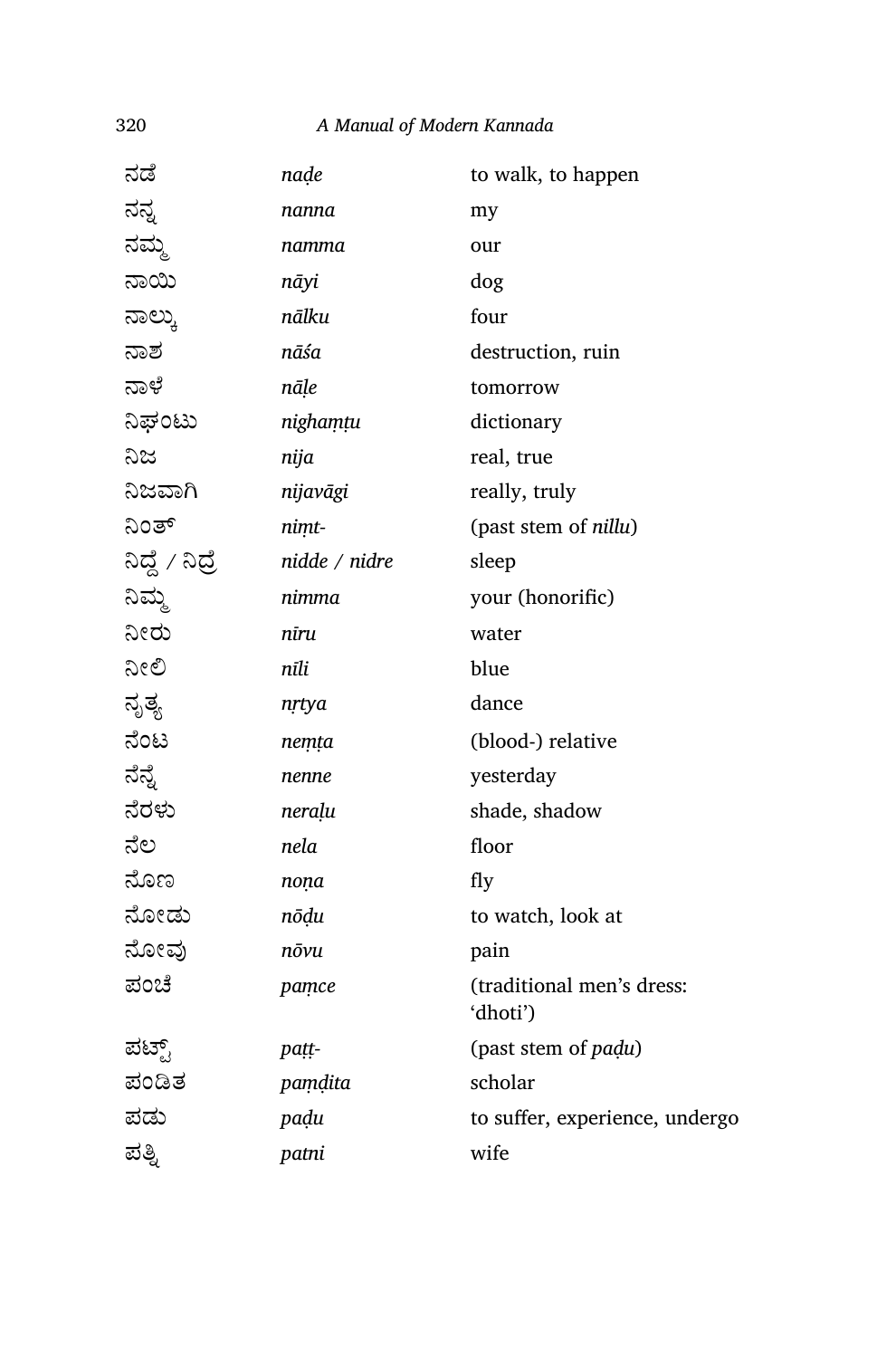| patrike<br>padārtha<br>paravā<br>parvata<br>pavāḍa | magazine<br>thing<br>worry<br>mountain<br>miracle |
|----------------------------------------------------|---------------------------------------------------|
|                                                    |                                                   |
|                                                    |                                                   |
|                                                    |                                                   |
|                                                    |                                                   |
|                                                    |                                                   |
|                                                    | pure, holy                                        |
| pāṭha                                              | lesson                                            |
| puța                                               | page (of book etc.)                               |
| purōhita                                           | priest                                            |
| pustaka                                            | book                                              |
| pūjārha                                            | worthy of worship                                 |
| pūjisu                                             | to worship                                        |
| pūje                                               | ritual of worship                                 |
| pennu                                              | ballpoint pen                                     |
| pensilu                                            | pencil                                            |
| pyāmțu                                             | pair of trousers                                  |
| prakața                                            | published, public                                 |
| pradaksine                                         | circumambulation                                  |
| pradēśa                                            | region, area                                      |
| prayatna                                           | attempt                                           |
| praśne                                             | question                                          |
| prāņa                                              | life, life force                                  |
| phorenar                                           | foreigner                                         |
| phōrku                                             | fork                                              |
| banni                                              | please come                                       |
| bayd-                                              | (past stem of bayyu)                              |
| bayyu                                              | to abuse, scold                                   |
|                                                    | pavitra                                           |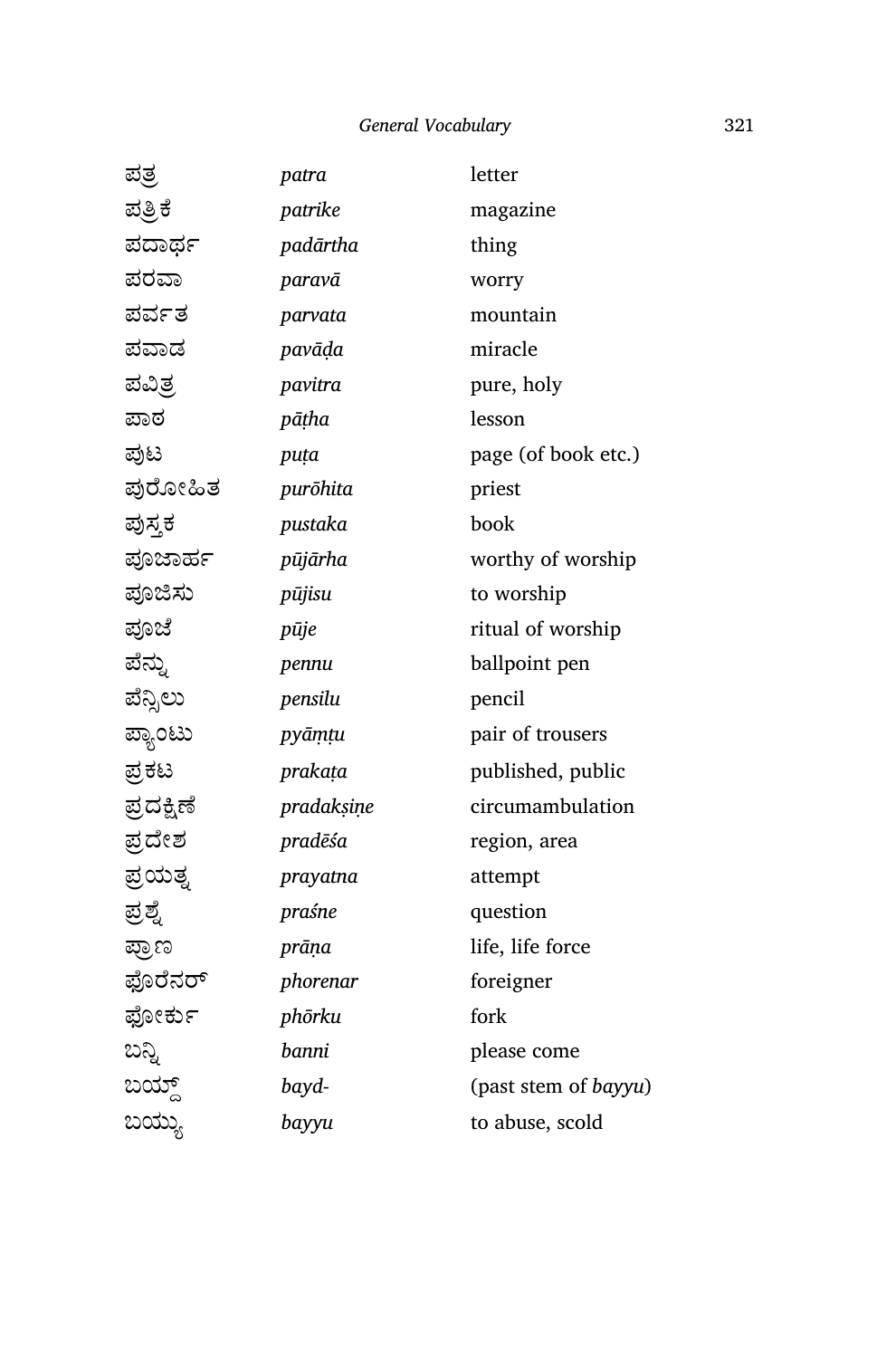| ಬರಲಿ        | barali        | I should come                 |
|-------------|---------------|-------------------------------|
| ಬರು         | baru          | to come                       |
| ಬರೆ         | bare          | to write                      |
| ಬಲಕಡೆ       | balakade      | right (side)                  |
| ಬಸ್ಸು       | bassu         | bus (vehicle)                 |
| ಬಹಳ         | bahala        | much, many, very              |
| ಬಳಸು        | balasu        | to use                        |
| ಬಳಿ         | bali          | near                          |
| ಬಾಗಿಲು      | bāgilu        | door                          |
| ಬಾಳು        | bāļu          | to live                       |
| ಬಾಳೆ        | bāļe          | banana tree                   |
| ಬಿಳಿ        | bili          | white                         |
| ಬೀದಿ        | bīdi          | street                        |
| ಬೀಳು        | bīļu          | to fall                       |
| ಬುಟ್ಟಿ      | buțți         | basket                        |
| ಬುದ್ದಿ      | buddhi        | intelligence                  |
| ಬುಧವಾರ      | budhavāra     | Wednesday                     |
| ಬೆಂಕಿ       | bemki         | fire                          |
| ಬೆಟ್ಟ       | bețța         | hill, mountain                |
| ಬೆಂಡೆಕಾಯಿ   | bemdekāyi     | okra, 'ladies' fingers'       |
| ಬೆಳಕು       | belaku        | light                         |
| ಬೆಳಿಗ್      | beligge       | in the morning                |
| ಬೆಳೆ        | bele          | to grow                       |
| ಬೇಕು        | bēku          | is wanted / required / needed |
| ಬೇಗ / ಬೇಗನೆ | bēga / bēgane | soon, fast, quickly           |
| ಬೇಡ         | bēda          | is not wanted / not required  |
| ಬೇರೆ        | bēre          | other, something else         |
| ಬೇಲಿ        | bēli          | fence                         |
| ಭಕ್ತ        | bhakta        | devotee, follower             |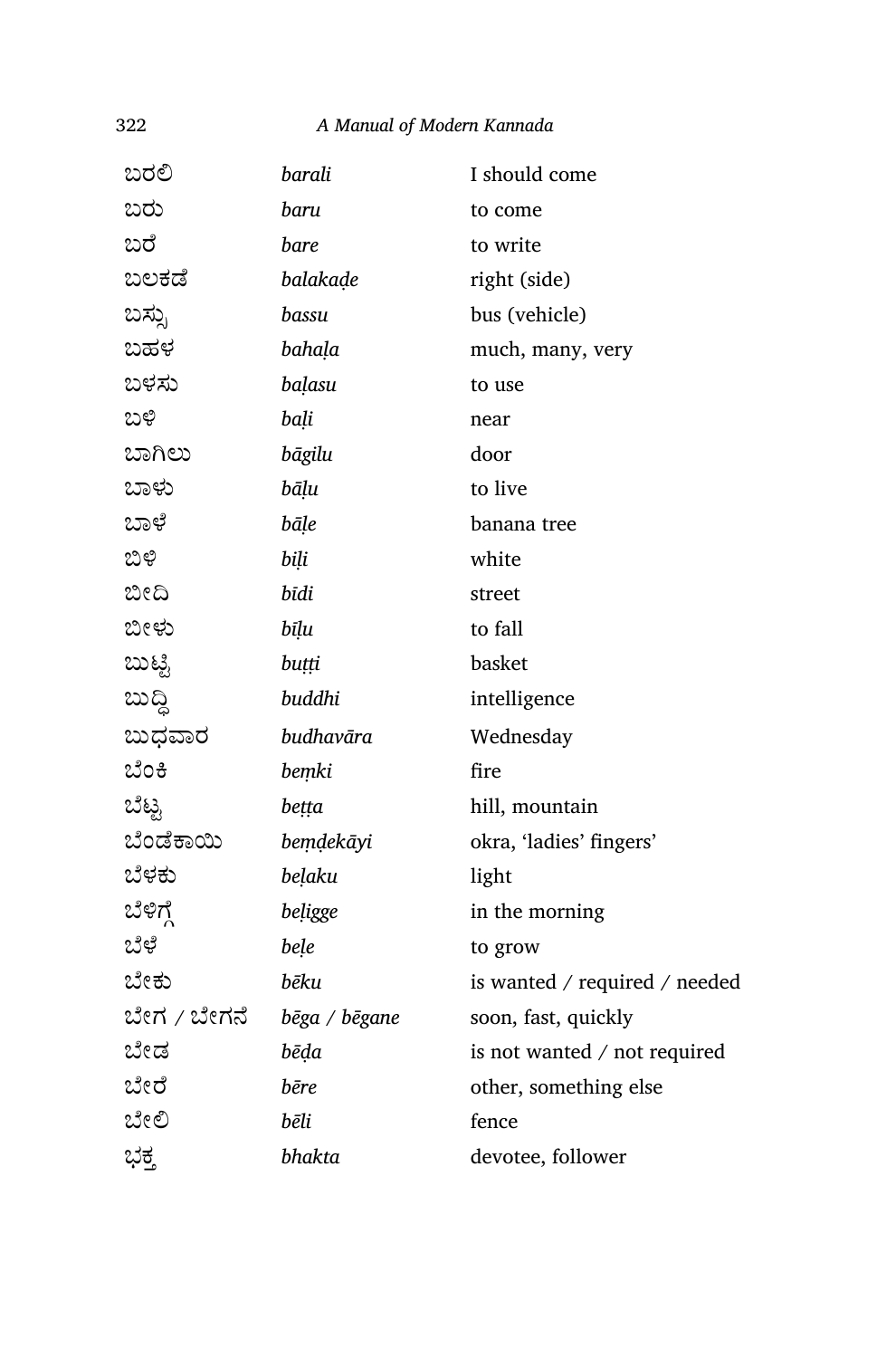| ಭಕ್ತಿ         | bhakti       | devotion                |
|---------------|--------------|-------------------------|
| ಭಸ್ಮ          | bhasma       | ash                     |
| ಭಾಗವಹಿಸು      | bhāgavahisu  | to participate          |
| ಭಾರ           | bhāra        | weight                  |
| ಭಾರತೀಯ        | bhāratīya    | Indian                  |
| ಮಗ            | maga         | son                     |
| ಮಂಗಳವಾರ       | maṃgaḷavāra  | Tuesday                 |
| ಮಗಳು          | magaļu       | daughter                |
| ಮಗು           | magu         | child                   |
| ಮಜ್ಜಿಗೆ       | majjige      | buttermilk              |
| ಮಠ            | maṭha        | monastery               |
| ಮತ್ತು         | mattu        | and                     |
| ಮಧ್ಯ          | madhya       | middle                  |
| ಮಧ್ವಾಚಾರ್ಯ    | Madhvācārya  | (name of a philosopher) |
| ಮನುಷ್ಯ        | manusya      | human, person           |
| ಮನೆ           | mane         | house                   |
| ಮನೆಯವರು       | maneyavaru   | spouse                  |
| ಮರ            | mara         | tree                    |
| ಮಲಗು          | malagu       | to lie down, sleep      |
| ಮಲ್ಲಿ ಕಾರ್ಜುನ | mallikārjuna | 'white like jasmine'    |
| ಮಹತ್ನ         | mahatva      | greatness, importance   |
| ಮಹಿಳೆ         | mahile       | lady                    |
| ಮಳೆ           | maļe         | rain                    |
| ಮಾಡು          | māḍu         | to do, make             |
| ಮಾತನಾಡು       | mātanādu     | to speak                |
| ಮಾತು          | mātu         | word, utterance         |
| ಮಾತ್ರ         | mātra        | only                    |
| ಮಾಲೆ          | māle         | garland                 |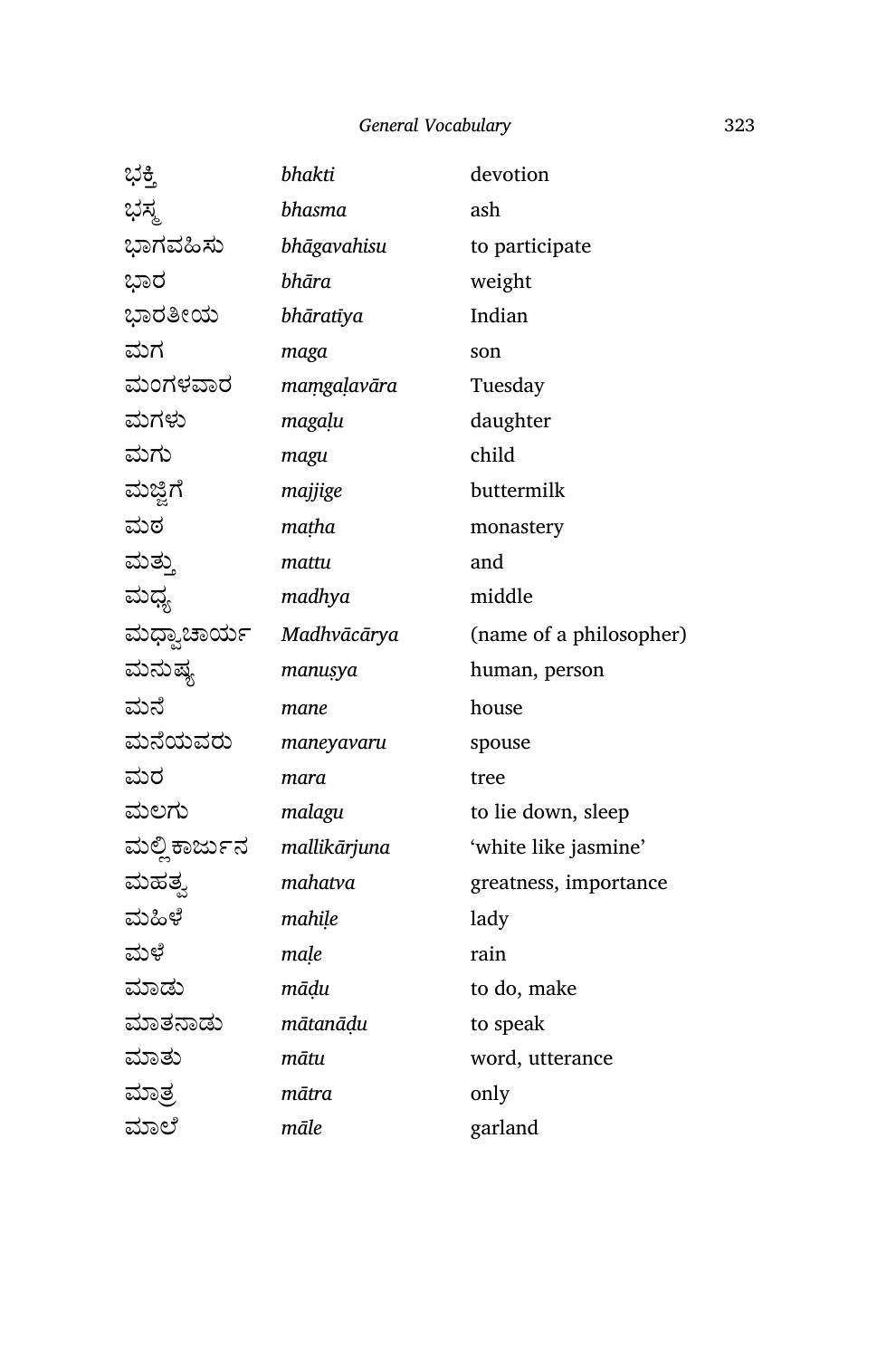| ಮಾವ        | māva            | uncle                     |
|------------|-----------------|---------------------------|
| ಮಾಂಸ       | māmsa           | meat                      |
| ಮಿಲಿಟರಿ    | militari        | military                  |
| ಮಿಲಿಟರಿ    | milițari hōțalu | non-vegetarian restaurant |
| ಹೋಟಲು      |                 |                           |
| ಮುಖ್ಯ      | mukhya          | something important       |
| ಮುಗಿ       | mugi            | to end (intr.)            |
| ಮುಗಿಸು     | mugisu          | to end, finish (trans.)   |
| ಮುಂಚಿತವಾಗಿ | mumcitavāgi     | beforehand, earlier       |
| ಮುಂದಿನ     | mumdina         | next                      |
| ಮುದುಕಿ     | muduki          | old woman                 |
| ಮೂಗು       | mūgu            | nose                      |
| ಮೂರು       | mūru            | three                     |
| ಮೂರ್ತಿ     | mūrti           | icon, statue              |
| ಮೇಜು       | mēju            | table                     |
| ಮೇಣಬತ್ತಿ   | mēņabatti       | candle                    |
| ಮ್ಮೆದಾನ    | maidāna         | lawn, field               |
| ಮೊದಲನೆಯ    | modalaneya      | first                     |
| ಮೊದಲು      | modalu          | firstly, in the beginning |
| ಮೋಡ        | mōḍa            | cloud                     |
| ಯಾರು       | yāru            | who?                      |
| ಯಾವ        | yāva            | which?                    |
| ಯಾವಾಗ      | yāvāga          | when?                     |
| ಯಾವಾಗಲೂ    | yāvāgalū        | always                    |
| ಯುಗ        | yuga            | era                       |
| ಯುವತಿ      | yuvati          | young woman               |
| ಯೋಚನೆ      | yōcane          | thought                   |
| ರಥಬೀದಿ     | rathabīdi       | <b>Temple Street</b>      |
| ರವಿವಾರ     | ravivāra        | Sunday                    |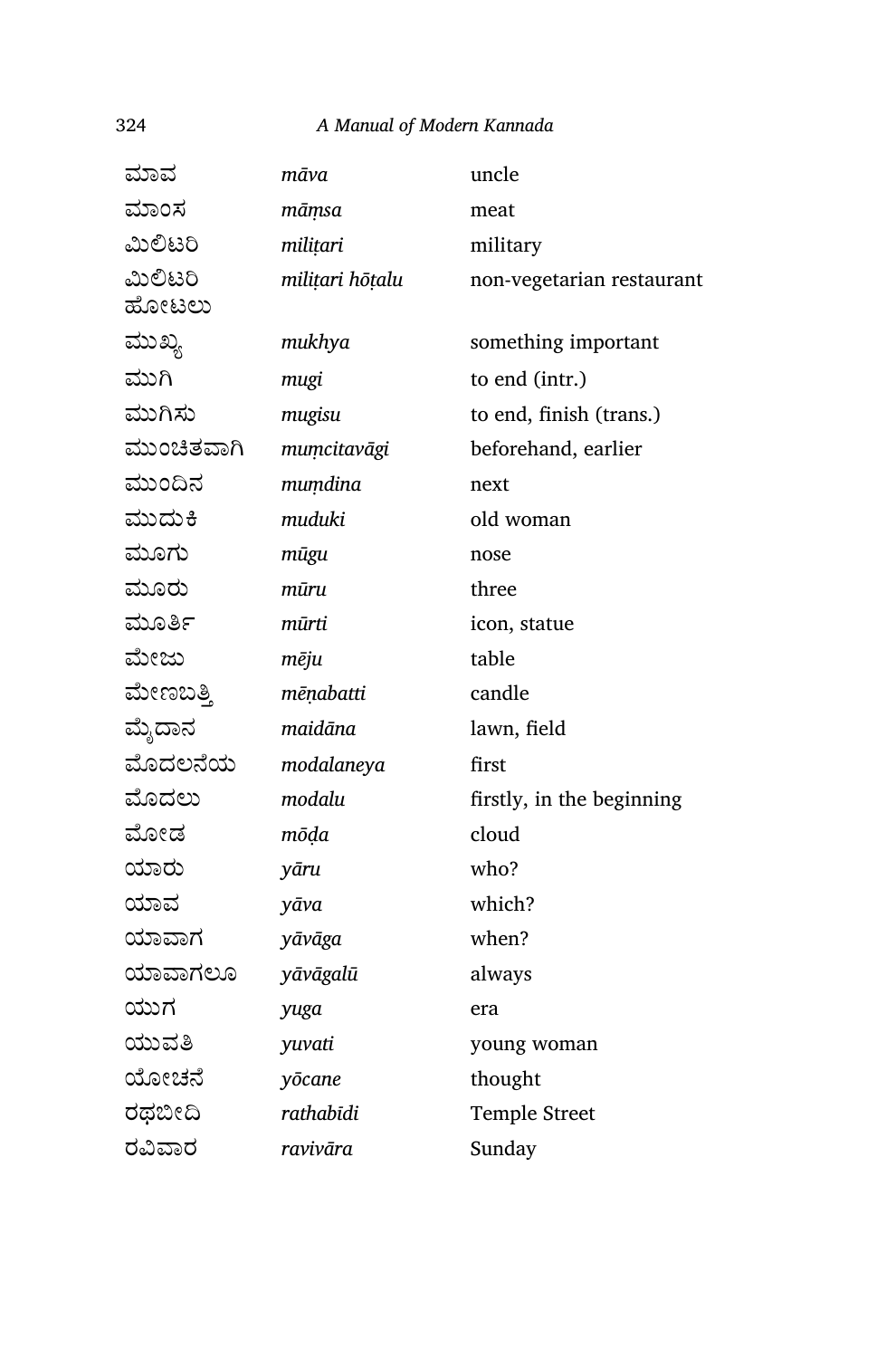| ರಸ್ತೆ                      | raste       | road                                         |
|----------------------------|-------------|----------------------------------------------|
| ರಾಕ್ಷಸ                     | rākṣasa     | demon                                        |
| ರಾಜ                        | rāja        | king                                         |
| ರಿಕ್ಷಾ                     | rikṣā       | rikshaw                                      |
| ರೀತಿ                       | rīti        | style, kind                                  |
| ರೂಪ                        | rūpa        | form                                         |
| ರೇಖೆ                       | rēkhē       | stripe, line                                 |
| ರೈತ                        | raita       | farmer                                       |
| ಲಾಭ                        | lābha       | profit, advantage                            |
| ಲುಂಗಿ                      | lumgi       | (traditional men's dress: long<br>loincloth) |
| ಲೇಖಕಿ                      | lēkhaki     | writer (feminine)                            |
| ವರ್ಷ                       | varșa       | year                                         |
| ವಾಕ್ಯ                      | vākya       | sentence                                     |
| ವಾಪಸು                      | vāpasu      | back, returned                               |
| ವಾಸ                        | vāsa        | living, dwelling                             |
| ವಾಸಸ್ಥಳ                    | vāsasthaļa  | place of residence                           |
| ವಿಚಿತ್ರ                    | vicitra     | strange, odd                                 |
| ವಿದೇಶ                      | vidēśa      | foreign country                              |
| ವಿದ್ಯಾರ್ಥಿ                 | vidyārthi   | [male] student                               |
| ವಿದ್ಯಾರ್ಥಿನಿ               | vidyārthini | [female] student                             |
| ವಿಧವೆ                      | vidhave     | widow                                        |
| ವಿಭೂತಿ                     | vibhūti     | holy ash as used by the<br>devotees of Siva  |
| ವಿಮಾನ                      | vimāna      | airplane                                     |
| ವಿಮಾನನಿಲ್ದಾಣ vimānanildāņa |             | airport                                      |
| ವಿಶೇಷ                      | viśēsa      | something special                            |
| ವಿಶೇಷವಾದ                   | viśēṣavāda  | special                                      |
| ವಿಷಯ                       | vişaya      | matter, thing, topic                         |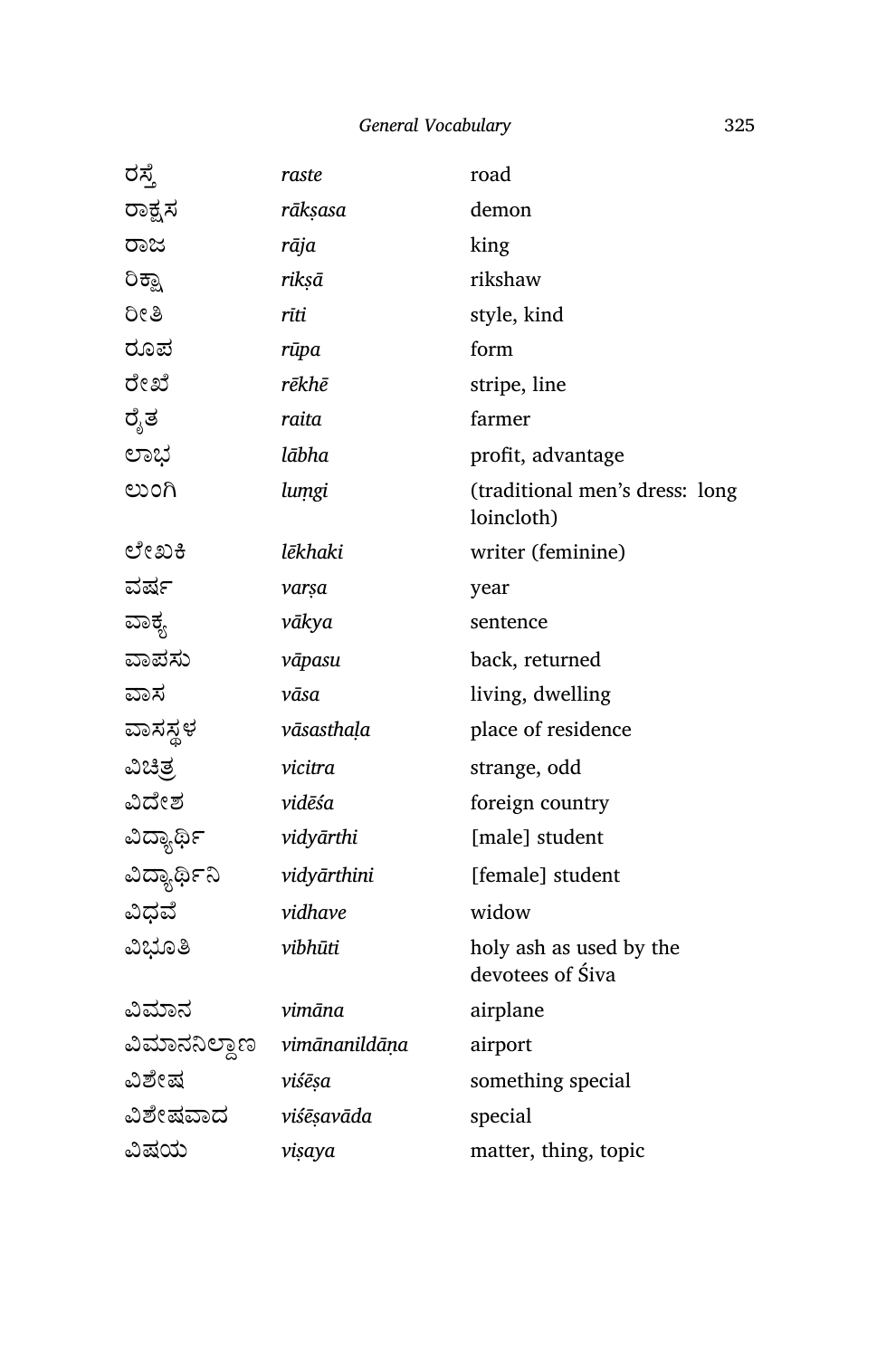| ವೈಷ್ಣವ     | vaiṣṇava       | devotee of Vișnu, Vișnuite |
|------------|----------------|----------------------------|
| ವೈಷ್ಣವಧರ್ಮ | vaisnavadharma | Visnuism                   |
| ಶಕ್ತಿ      | śakti          | energy, power              |
| ಶತಮಾನ      | śatamāna       | century (100 years)        |
| ಶನಿವಾರ     | śanivāra       | Saturday                   |
| ಶಬ್ದ       | śabda          | word                       |
| ಶಿಕ್ಷಕ     | śikṣaka        | teacher                    |
| ಶಿವ        | Śiva           | (name of god)              |
| ಶಿವಭಕ್ತ    | śivabhakta     | devotee of Siva            |
| ಶುಕ್ರವಾರ   | śukravāra      | Friday                     |
| ಸಂಕೇತ      | saṃkēta        | symbol                     |
| ಸಗಣಿ       | sagani         | cow dung                   |
| ಸಂಗೀತ      | samgita        | music                      |
| ಸಂತೋಷ      | samtōṣa        | joy                        |
| ಸಂತೋಷ      | samtōṣa        | joy                        |
| ಸತ್ಯ       | satya          | truth                      |
| ಸಂಪತ್ತು    | sampattu       | wealth                     |
| ಸಂಪ್ರದಾಯ   | sampradāya     | tradition                  |
| ಸಮಾಚಾರ     | samācāra       | news                       |
| ಸಮಾಧಿ      | samādhi        | tomb                       |
| ಸಮುಧ್ರ     | samudra        | sea, ocean                 |
| ಸಮ್ಮೇಳನ    | sammēļana      | conference                 |
| ಸರಿ        | sari           | okay, all right, correct   |
| ಸಂಸ್ಥೆ     | saṃsthe        | institute                  |
| ಸಹಾಯ       | sahāya         | help                       |
| ಸಾಕು       | sāku           | it is enough               |
| ಸಾಂಕೇತಿಕ   | sāṃkētika      | symbolic                   |
| ಸಾಧ್ಯ      | sādhya         | possible                   |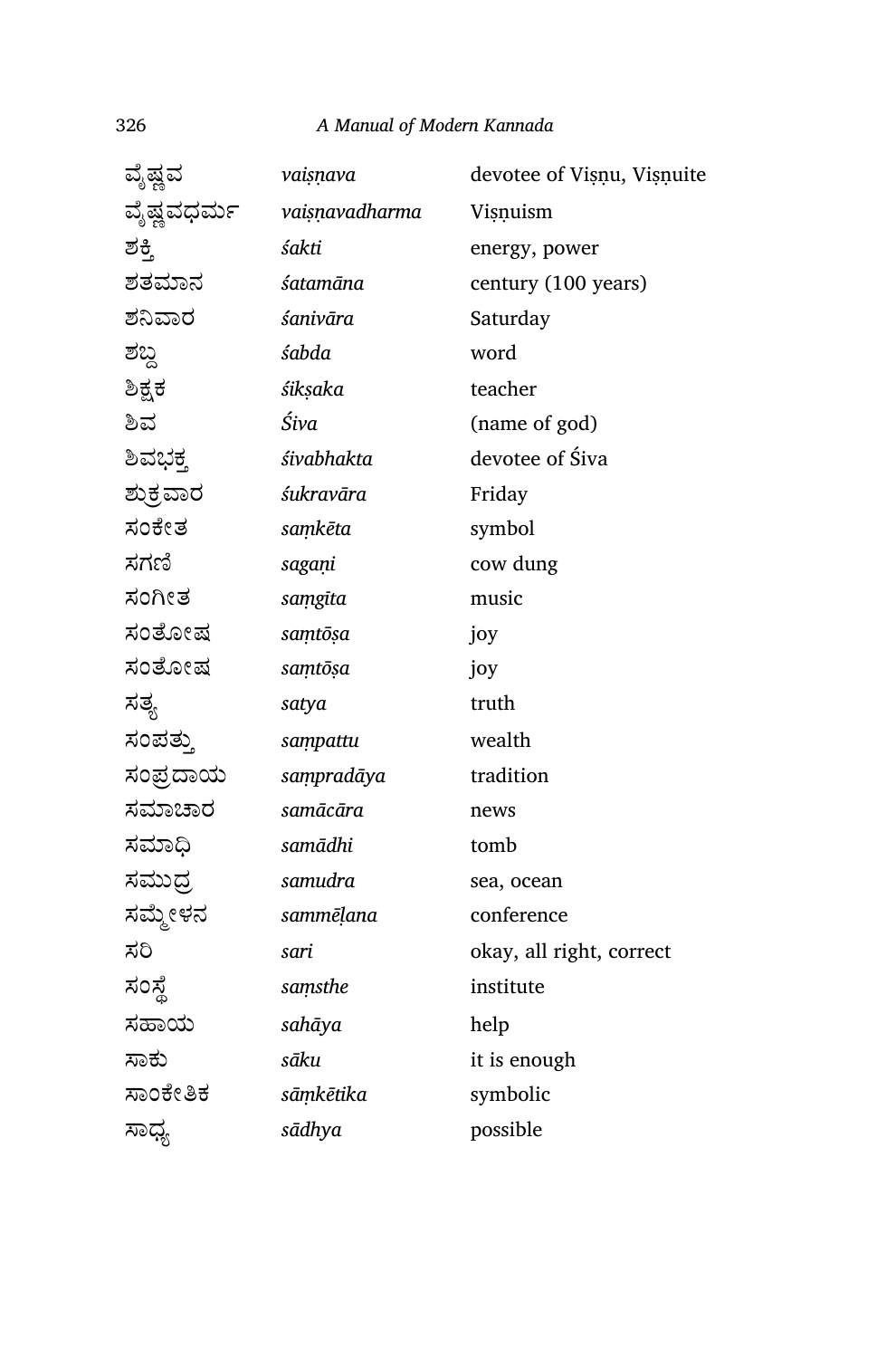| ಸಾಮಾನುಗಳು  | sāmānugaļu   | things, belongings                       |
|------------|--------------|------------------------------------------|
| ಸಾಮಾನ್ಯ    | sāmānya      | ordinary                                 |
| ಸಾಲದು      | sāladu       | it is not enough                         |
| ಸಿಗು       | sigu         | to be obtained, to be met                |
| ಸಿದ್ದಪುರುಷ | siddhapuruşa | religiously liberated person             |
| ಸಿನಿಮ      | sinima       | movie theatre                            |
| ಸೀರೆ       | sīre         | (traditional ladies' dress:<br>'sari')   |
| ಸುಟ್ಟು     | suțțu        | (gerund of sudu)                         |
| ಸುಂದರ      | sumdara      | beautiful                                |
| ಸುದ್ದಿ     | suddi        | news, message                            |
| ಸುಮ್ಮನೆ    | summane      | just like that, quietly                  |
| ಸುಲಭ       | sulabha      | easy                                     |
| ಸುಸ್ತು     | sustu        | tiredness, fatigue                       |
| ಸೂಟ್ಕೇಸು   | sūṭkēsu      | suitcase                                 |
| ಸೂರ್ಯ      | sūrya        | sun                                      |
| ಸೊಗಸು      | sogasu       | grace, elegance, beauty                  |
| ಸೋಮವಾರ     | sōmavāra     | Monday                                   |
| ಸೋಮಶೇಖರ    | sōmaśēkhara  | 'who has the moon on his<br>crest', Śiva |
| ಸೌಭಾಗ್ಯ    | saubhāgya    | well-being                               |
| ಸ್ತೀ       | strī         | woman                                    |
| ಸ್ನೇಹಿತ    | snēhita      | friend (male)                            |
| ಸ್ನೇಹಿತೆ   | snēhite      | friend (female)                          |
| ಸ್ಪಷ್ಟ     | spaṣṭa       | clear                                    |
| ಸ್ವಭಾವ     | svabhāva     | nature, character                        |
| ಸ್ವಲ್ಪ     | svalpa       | a bit, a little                          |
| ಹಕ್ಕಿ      | hakki        | bird                                     |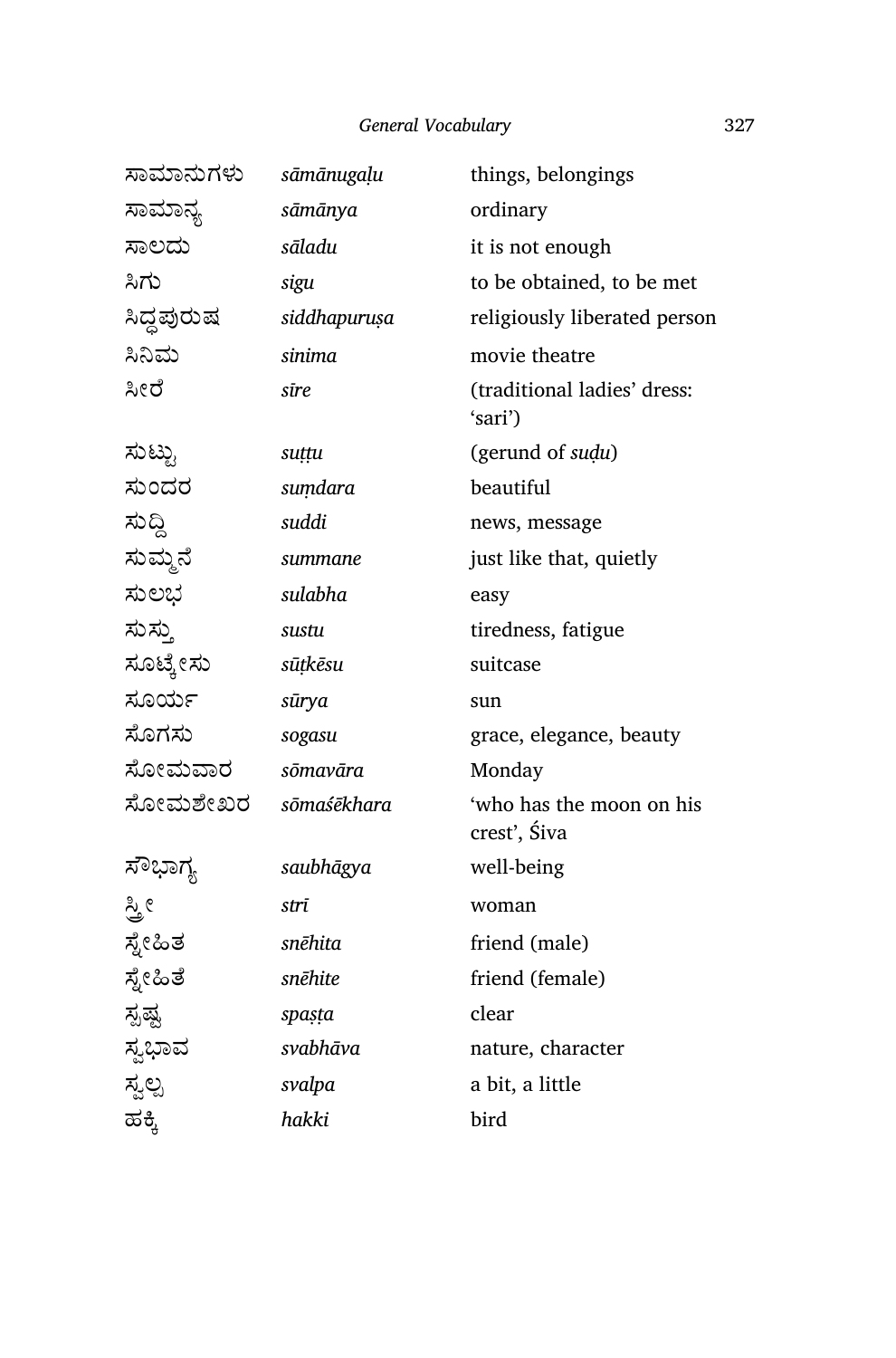| ಹಚ್ಚು      | haccu        | to smear, apply             |
|------------|--------------|-----------------------------|
| ಹಣ         | hana         | money                       |
| ಹಣೆ        | hane         | forehead                    |
| ಹಣ್ಣು      | haṇṇu        | fruit                       |
| ಹತ್ತಿರ     | hattira      | near                        |
| ಹತ್ತು      | hattu        | to climb; to begin          |
| ಹದಿಮೂರನೆಯ  | hadimūraneya | thirteenth                  |
| ಹಲವು       | halavu       | many                        |
| ಹಸು        | hasu         | cow                         |
| ಹಾಗಾದರೆ    | hāgādare     | in that case, if that is so |
| ಹಾಡು       | hādu         | song; to sing               |
| ಹಾಡುಗಾರ    | hāḍugāra     | singer (male)               |
| ಹಾಡುಗಾರ್ತಿ | hāḍugārti    | singer (female)             |
| ಹಾರು       | hāru         | to fly, jump                |
| ಹಾಲು       | hālu         | milk                        |
| ಹಿತ್ತಲು    | hittalu      | back yard                   |
| ಹಿಪ್ಪಿ     | hippi        | hippie                      |
| ಹುಡುಗ      | huduga       | boy                         |
| ಹುಡುಗಿ     | hudugi       | girl                        |
| ಹುಷಾರು     | huşāru       | healthiness                 |
| ಹೂ         | hū           | flower                      |
| ಹೆಂಗಸು     | hemgasu      | woman                       |
| ಹೆಚ್ಚು     | heccu        | much, a lot, very           |
| ಹೆಂಡ       | hemda        | alcoholic beverage          |
| ಹೆದರು      | hedaru       | to fear                     |
| ಹೆಮ್ಮೆ     | hemme        | pride                       |
| ಹೆಸರು      | hesaru       | name                        |
| ಹೇಗೆ       | hēge         | how?                        |
|            |              |                             |